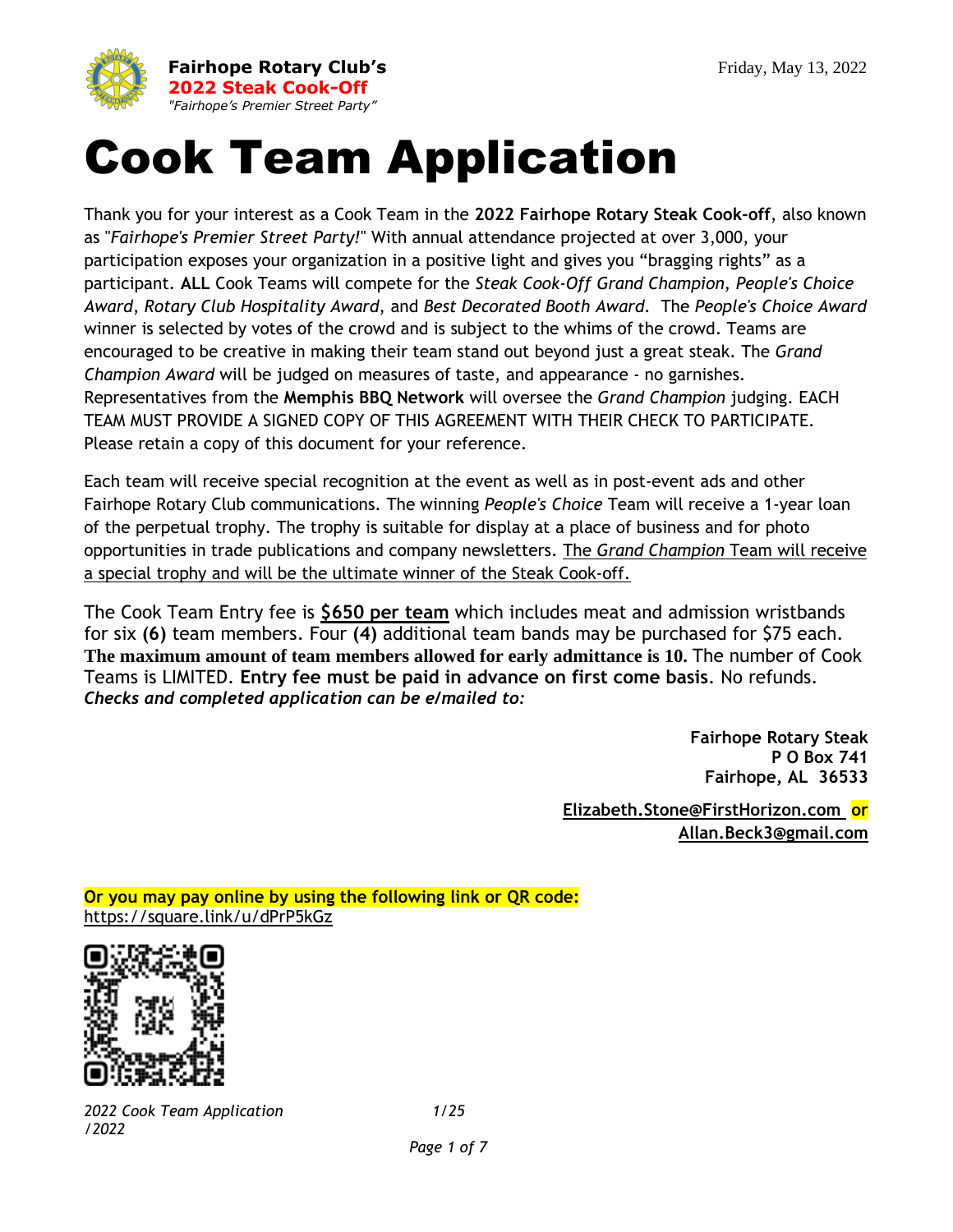

## EVENT RULES

To ensure quality service to every attendee, every cook team agrees to abide by the following rules:

- 1) Entry fee MUST be "paid in full" IN ADVANCE prior to April 30, 2022 no check, no meat, no exceptions! No refunds for no shows.
- 2) Additional team members MUST purchase bands with a maximum of 4 additional team members. Cook teams will only be allowed 10 total early entries.
- 3) The MANDATORY "Team Leaders Meeting" (and meat pick-up) will be held the day before the event Thursday, May 12, 2022. We will email teams regarding meeting details.
- 4) Meat is provided by Fairhope Rotary Club. For further details of the steak please see #8. Marinades and any extras are your responsibility. For further details see #14.
- 5) Site entry for teams and grilling equipment on the day of event will be done via a staging area. Teams will NOT drive directly to the event on Bancroft Street. Staging will begin at designated time slots given to you prior to event day. Staging will be located at S. Summit St. behind the old K1 School. Each team will be given a row to line up in labeled A, B, or C. All teams must be in place on Bancroft Street by 6pm. Only Sponsorship teams will be allowed to stage early and allowed into event early.
- 6) Rotary will provide an assigned space. You may choose your tent location, this will be available at extra cost of \$200.00 and will be assigned on a first come, first serve basis at the sole discretion of Rotary. Space is very limited, however due to COVID-19 we will be extending your space an extra 10 feet this year.
- 7) You will get a \$50 discount for every new team you refer to the event. The new team must not have competed in our event in the last 5 years**. Please help make this** the largest year ever!!
- 8) Included as part of your team registration, Rotary will provide standardized portions of whole prime rib eye steaks to each team 24 hours in advance. Teams MAY purchase additional meat directly from Fairhope Rotary's Designated Vendor, Piggly Wiggly Fairhope, and shall use only USDA Prime or Angus certified meat from this vendor. **ONLY THE STEAK PROVIDED BY OUR PREFERRED VENDOR, PIGGLY WIGGLY, MAY BE SERVED TO THE PUBLIC AND OUR PROFESSIONAL JUDGES. NO EXCEPTIONS!** Violation of this rule will result in disqualification and further action determined by Fairhope Rotary. Teams are responsible for refrigerating the meat at a temperature of 45°F or below and for storing the meat in a sanitary container(s) at all times prior to cooking. All meat should be cooked to proper internal temperatures (140°F or greater) prior to service. Warming pans may be utilized to maintain minimum internal holding temperature awaiting service after cooking. Ice shall not come in direct contact with foods and ice used shall not be reused for beverage service. TEAMS WILL NEED one or more large clean and sanitized ice chest(s) or cooler(s) when they pick-up their meat at the team meeting.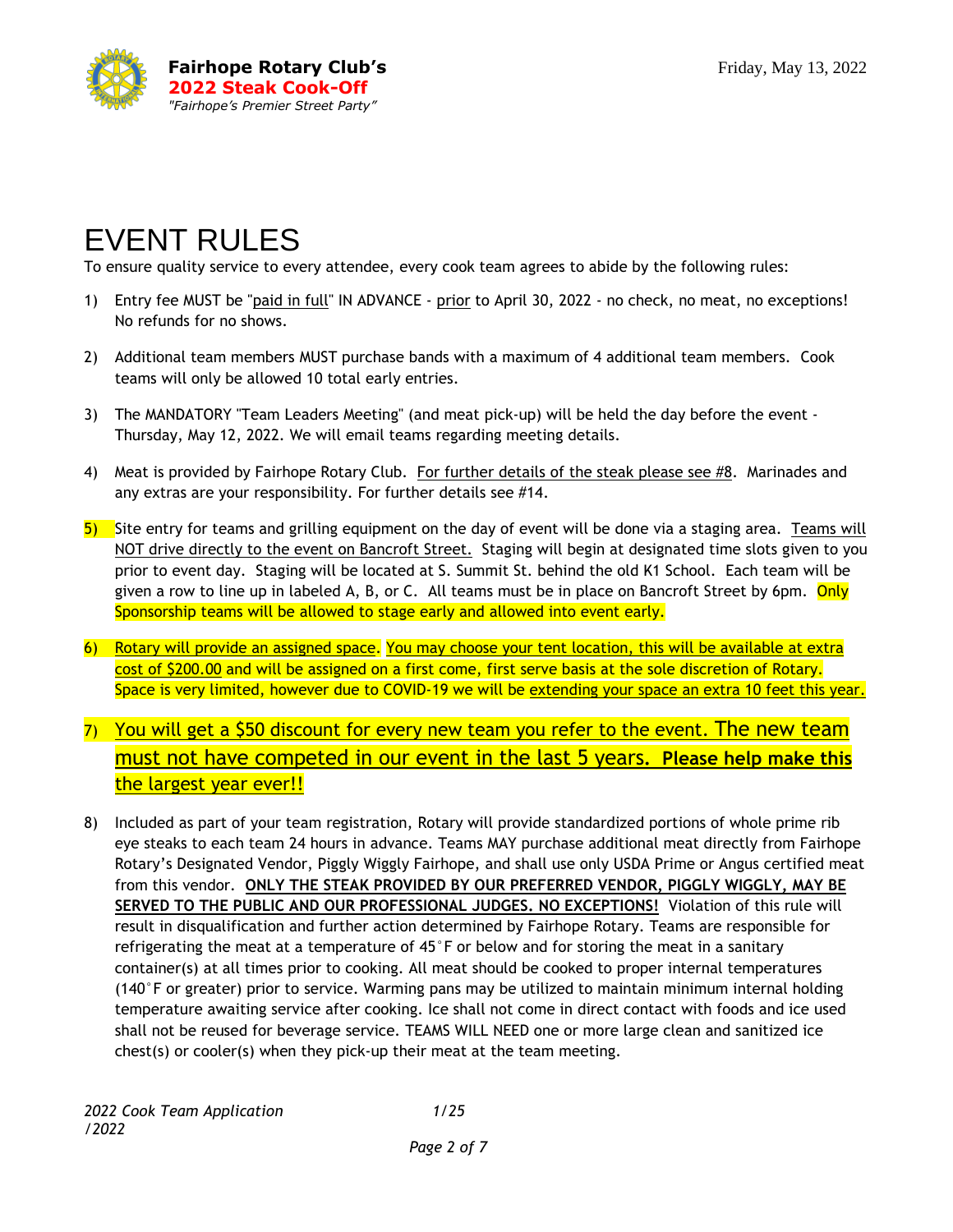

- 9) Fairhope Rotary will provide one banquet table per team. Teams must bring table coverings, and any extra tables needed. Many teams bring at least one or two additional tables to allow for prep space and/or additional display space and to cordon off their grill space for safety. (Spaces are approximately 10' X 35'.) Spaces have been extended 10 ft. (approximately 10' x 35') for no additional charge this year due to Covid-19. This is at the sole discretion of Fairhope Rotary and some spaces will be approximately 10' x 35'.
- 10) Each Team must provide at least one sign or banner identifying your organization or business with the name in a minimum of 3" letters. Many teams use the sign to list team members or the business' principals, logos or prior wins in this event.
- 11) Each Team shall designate one member as **team leader** who shall be responsible for compliance with all rules and conditions as well as full compliance with directives of event officials. Event officials reserve the right to make any necessary changes and there shall be no right to appeal.
- 12) Teams are allowed to use CHARCOAL or WOOD FIRES ONLY! NO PROPANE BBQs are allowed by the City of Fairhope. All grills shall be cleaned prior to use.
- 13) Teams shall ensure that all charcoal, ash, oils and garbage debris is cleaned up immediately after the event. Please bring trash bags for cleanup.
- 14) Teams must provide their own food grade marinade, rubs or seasoning. Teams must maintain clean and sanitary conditions including appropriate refrigeration of all food items. Many teams arrange in advance with local food vendors for preparation and commercial refrigeration until the event. All food preparation, cooking, utensil washing, etc. must be done in a food safe manner and generally in a commercial kitchen except the onsite grilling. **ALL STEAK PROVIDED BY OUR PREFERRED VENDOR MUST BE USED IN ITS ENTIRETY FOR THE EVENT. NO OUTSIDE STEAK ALLOWED.**
- 15) Teams must provide sanitary commercial cutting boards, knives and other utensils of restaurant quality.
- 16) Minimum portion size approximately 1"+ cube containing **limited fat** and no gristle or tough membrane.
- 17) Each team SHALL provide a) minimum 2.5lb fire extinguisher; b) any needed lighting with properly shielded bulbs and c) suitable extension cords which shall be secured with tape or mats to protect attendees from cords. Fairhope Rotary provides general task lighting via light towers.
- 18) Each team SHALL maintain clean and sanitary conditions to prevent cross contamination. All hard surfaces shall be wiped with wiping cloth and bucket of sanitizer solution of between 100-200 ppm chlorine (one capful of bleach to one gal water and tested with commercial test strips). Any food handling shall be limited to the team members who SHALL wash hands with running water and soap and dried with disposable towels prior to ANY food handling activity. Rotary will provide Porta Potties together with soap and water hand washing stations in common areas at the event. In addition, disposable food grade gloves shall be worn by all servers. (Gloves or the use of sanitizer gels do NOT substitute for the hand washing requirements.) To ensure sanitary conditions, Teams shall not permit smoking, drinking or eating inside the confines of the booth. Appropriate clean clothing, aprons, hats and/or hair bonnets and disposable gloves shall be used when handling food. It is your responsibility to comply with health and safety regulations. Any other foods (toppings, sausage, etc.) used shall be restaurant quality and so handled.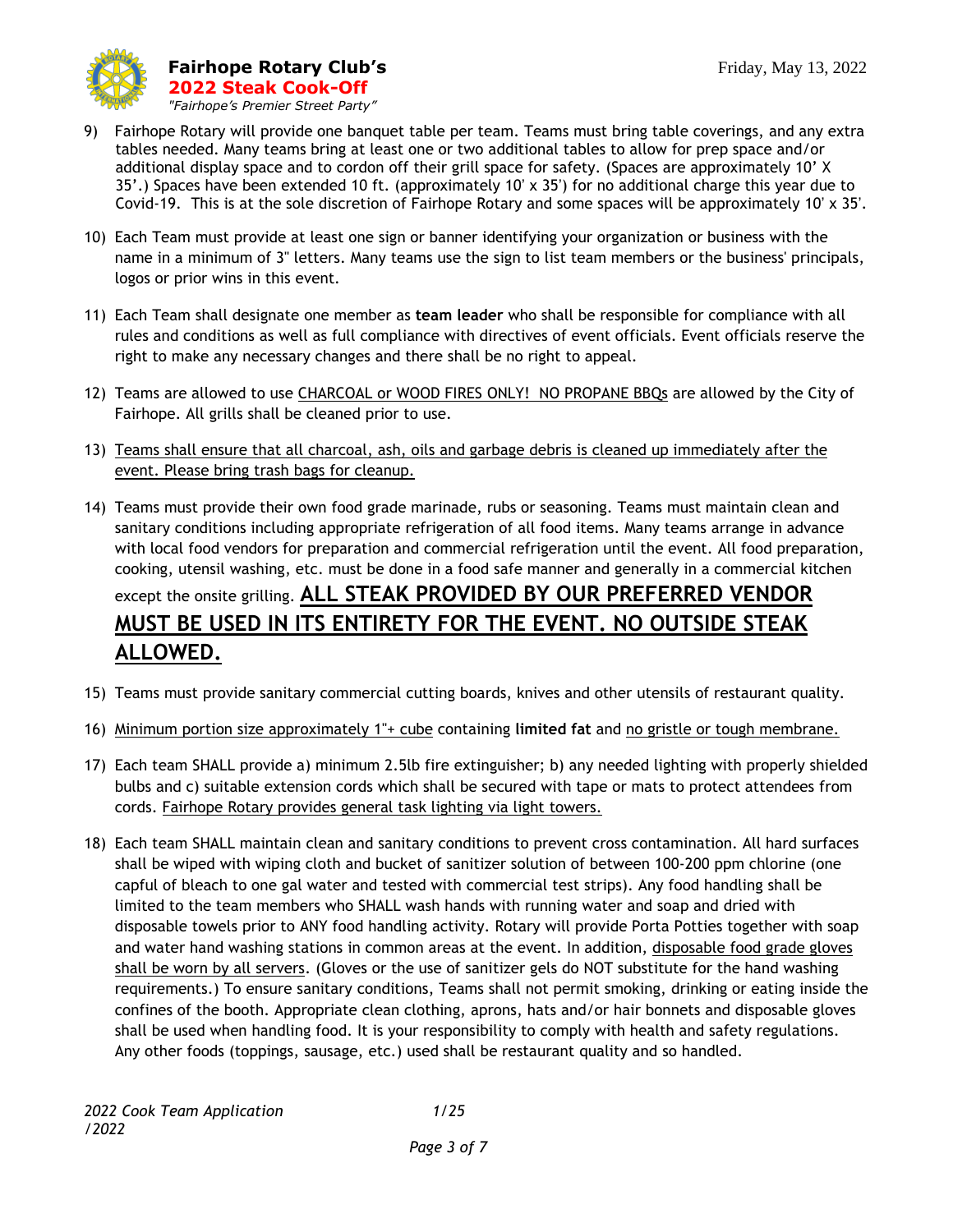

#### 19) Cook teams SHALL NOT **DISTRIBUTE ALCOHOLIC BEVERAGES AT THE EVENT**.

- 20) We hereby waive all claims and hold harmless Fairhope Rotary Club officers, members, and volunteers from any and all claims or legal actions which might arise out of this event.
- 21) No amplified sound or offensive conduct will be permitted.
- 22) Decisions of the judges in all categories are final with no right of appeal.
- 23) The event will be held "rain or shine" on Friday, May 13, 2022. The rain location is the Fairhope Civic Center. The Team Leader will be contacted if weather conditions are unfavorable and require moving the event. Cook teams may not be able to use large grill trailers at the Civic Center if space is limited. Team space availability is limited and will be assigned on a first paid, first serve basis.

## POTENTIAL FOR FOOD-BORNE ILLNESS NOTICE

Statistically, the following factors contribute to possible food-borne illness and should be closely monitored by the Cook Team Leader, chef, and/or the Cook Team's onsite designee:

- Food out of temperature (cold food must be at 45°F or less; hot food must be 140°F or higher)
- Poor food handling practices
- Insufficient protection of food from contamination
- Insufficient cold or hot holding equipment or inadequate equipment to sustain required temps.
- Inadequate hand washing and contamination by workers or other source.
- Unapproved source of food no wild game for example.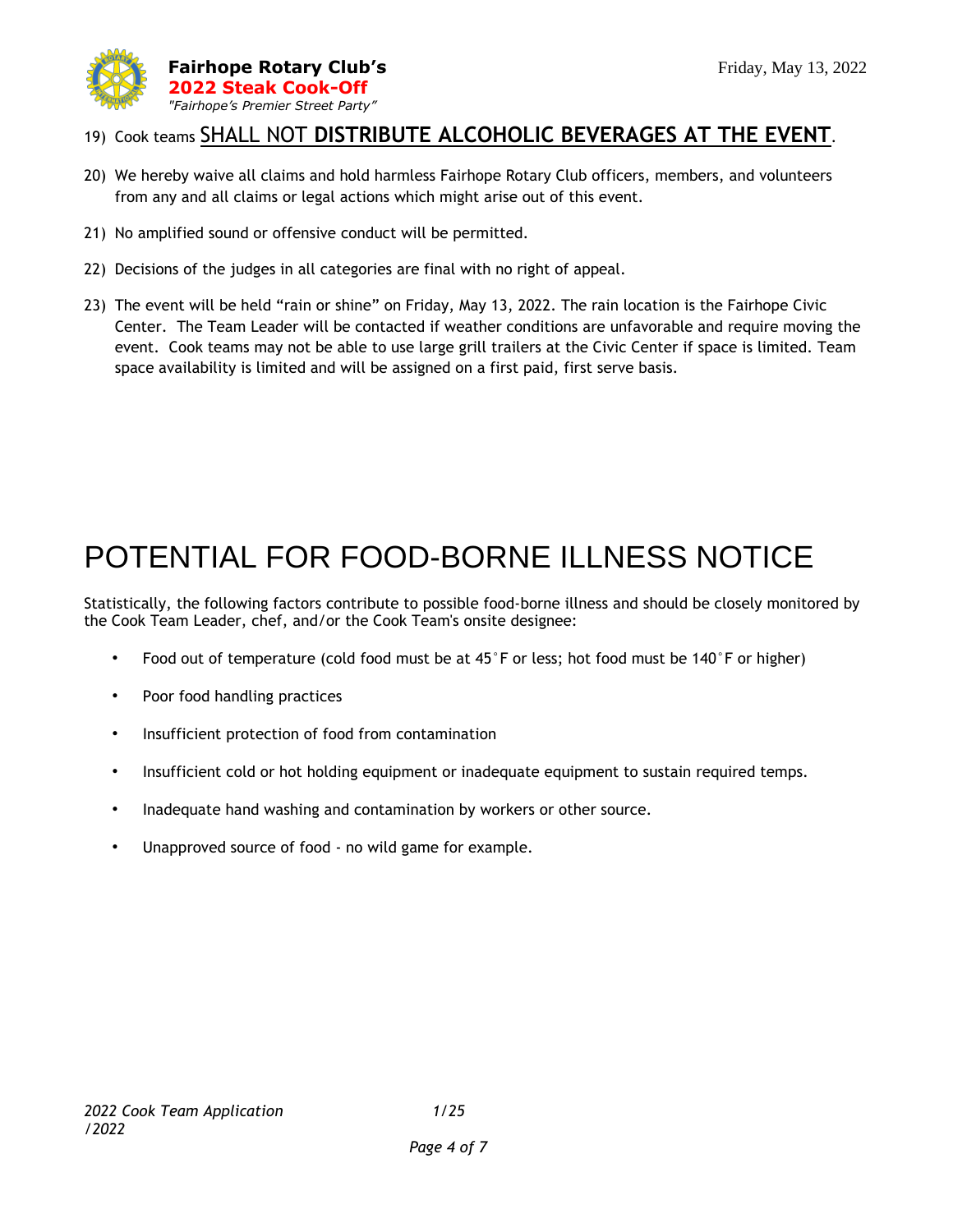

## WAIVER OF LIABILITY

In consideration of your accepting this entry, the undersigned, intending to be legally bound, hereby for myself, heirs, executors, and administrators, waive any and all right and claims for damages arising against the Fairhope Rotary Club, the City of Fairhope, or Fairhope Volunteer Fire Department and assigns for any and all injuries suffered by myself or my team members in the above-described event. Further, I hereby grant full permission to the event organizers to use any photographs, video recordings, or any other record of this event for any reason.

 $X_\_$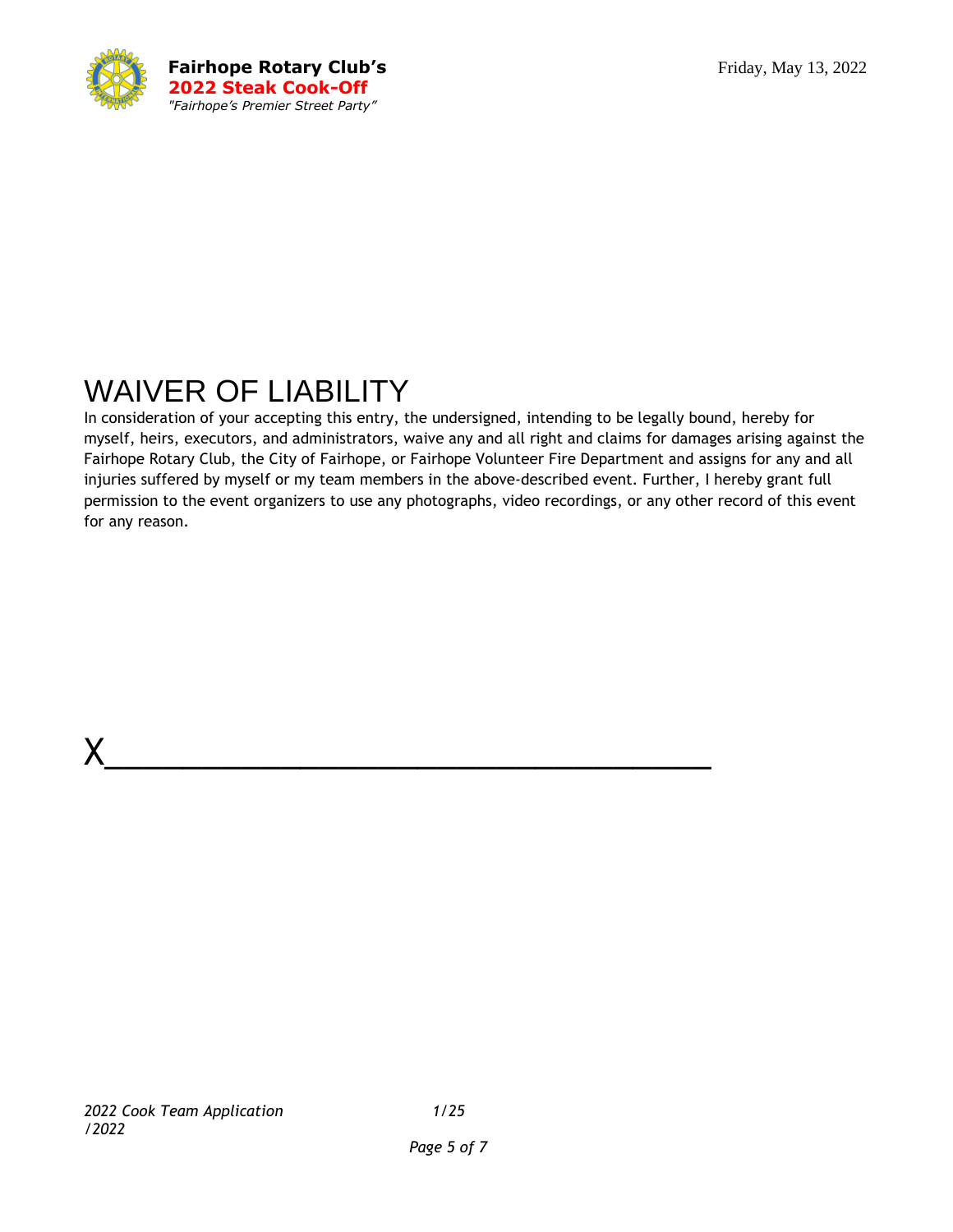

#### 2022 COOK TEAM APPLICATION:

On behalf of my organization, or business, I,

\_\_\_\_\_\_\_\_\_\_\_\_\_\_\_\_\_\_\_\_\_\_\_\_\_\_\_\_\_\_\_\_\_\_\_

acknowledge that I have read and understand the Event Rules and agree to be bound by said rules. Further, I have read, understand, and

Team Leader Name (*Print*):

agree to the Waiver of Liability.

TEAM SHIRTS (*Quantity must total a max 6*):

\_\_\_\_\_\_ SM \_\_\_\_\_\_\_ XL

\_\_\_\_ MED \_\_\_\_ XXL

 $\rule{1em}{0.15mm}$  LG

Specific space requested (*optional* \$200): <u>see</u>

Additional Team Bands (\$75 each)  $\#$ 

New Team Referral- (\$50 discount)

| Team Leader Signature:                                                                                         |                                                                  |
|----------------------------------------------------------------------------------------------------------------|------------------------------------------------------------------|
|                                                                                                                | <b>FAIRHOPE ROTARY CLUB USE ONLY</b>                             |
|                                                                                                                | RECEIVED & APPROVED BY:                                          |
| <b>TEAM NAME (Organization or Company)</b>                                                                     |                                                                  |
|                                                                                                                |                                                                  |
| ***Team Leader's Contact Info<br>(Required):***                                                                | $\Box$ PENDING PMT by date<br>(no check, no meat, no exceptions) |
|                                                                                                                |                                                                  |
|                                                                                                                |                                                                  |
|                                                                                                                | $\Box$ Paid Online                                               |
|                                                                                                                |                                                                  |
|                                                                                                                | AMOUNT \$                                                        |
| Length of grill trailer:                                                                                       |                                                                  |
|                                                                                                                | Date check received: ______________ by                           |
|                                                                                                                |                                                                  |
| T-Shirts are not guaranteed. They will be distributed to<br>the TEAM CAPTAIN at the Cook Team Briefing the day | Preferred Location? \$200 Yes<br>No                              |
| before the event. Size requests will be filled as much as<br>possible, but we cannot guarantee your order.     | Discount Applied? \$50<br>Yes<br>No                              |

*2022 Cook Team Application 1/25 /2022*